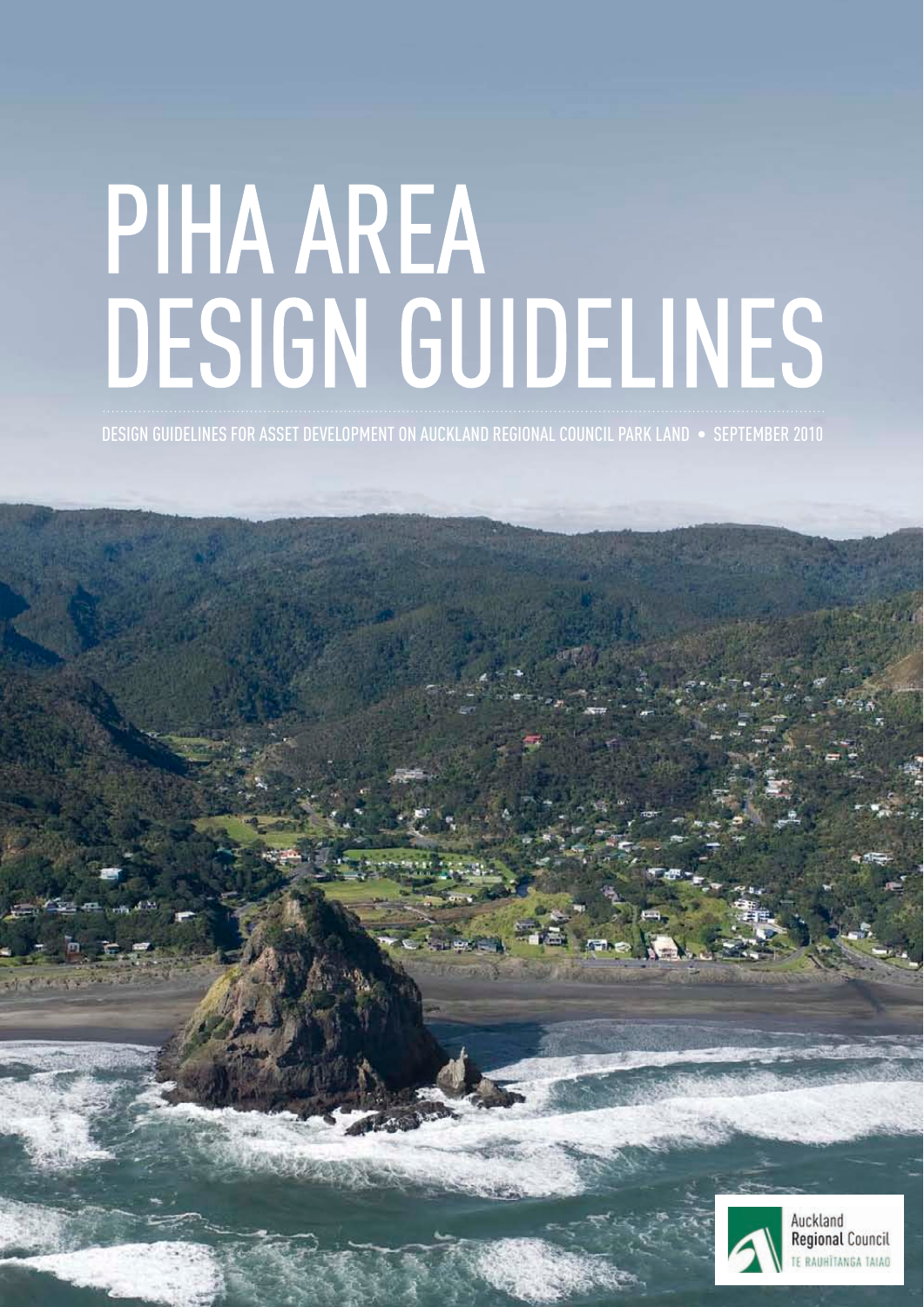

## ACKNOWLEDGEMENTS

The Piha Design Guidelines have been prepared by Auckland Regional Council using the skills, experience and inspiration of many people, including, but not limited to:

> Sandra Coney Chair, Parks and Heritage Committee (ARC)

Christine Rose Deputy Chair, Parks and Heritage Committee (ARC)

Sally Sheedy-McFarlane Auckland Regional Council

Neil Olsen Auckland Regional Council

Elizabeth Clarke Landscape Architect Jasmax

Waitakere Ranges Park Rangers Auckland Regional Council

Piha Residents and Ratepayers Association

Piha Community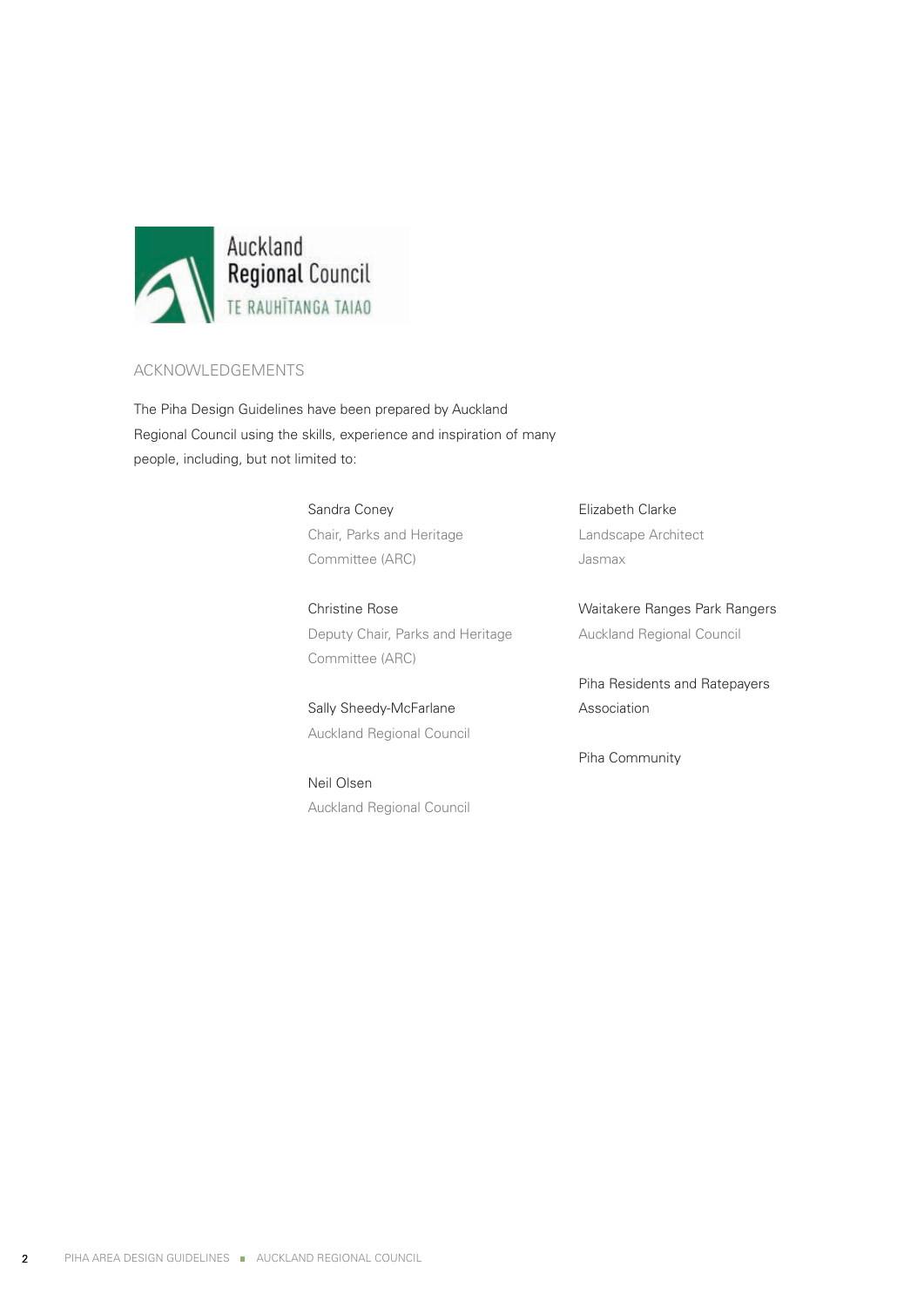

After the successful implementation of the Muriwai Deisgn Guidelines (2009) the value of design guidelines for Regional Parks has become increasingly apparent. Piha is one of Auckland's most famous west coast black sand beaches and is a popular surfing destination. The steep vegetated Waitakere Ranges behind the beach provide for many walking and tramping tracks, breathtaking vistas, rocky outcrops, streams and waterfalls. This spectacular park landscape wraps itself around the Piha village, a coastal community of bach owners and residents that make the most of the relaxed and easy-going lifestyle.

Design guidelines are commonly adopted to facilitate change, so that any new development will complement the natural environment. The purpose of these guidelines is to provide information to assist decision makers, adjacent property owners, developers and contractors during project development. The Piha Area Design Guidelines will provide visual examples to encourage appropriate design proposals and offer ideas for positive design solutions. The scope of area covered by the Piha Area design Guidelines is identified on the map below:

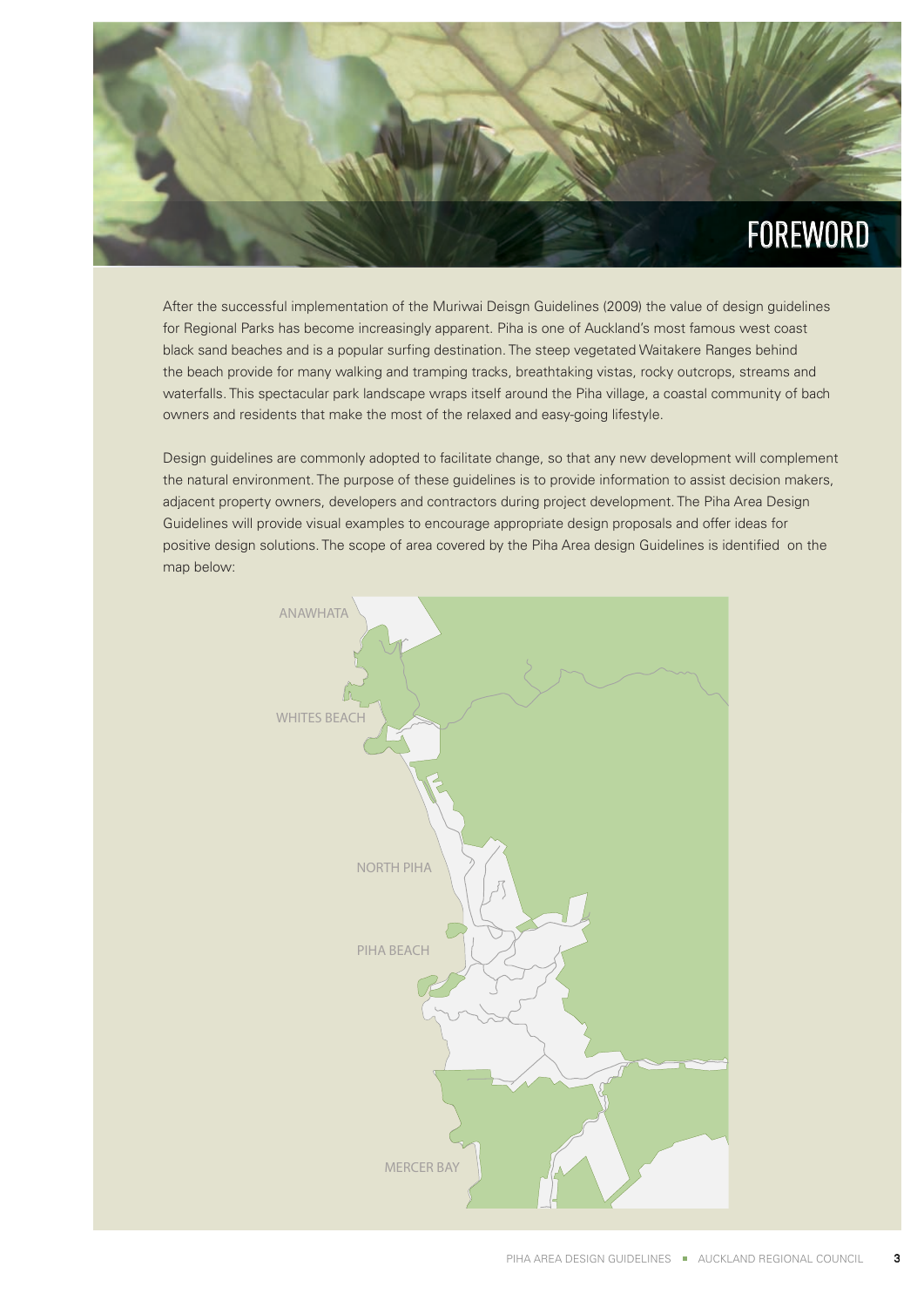